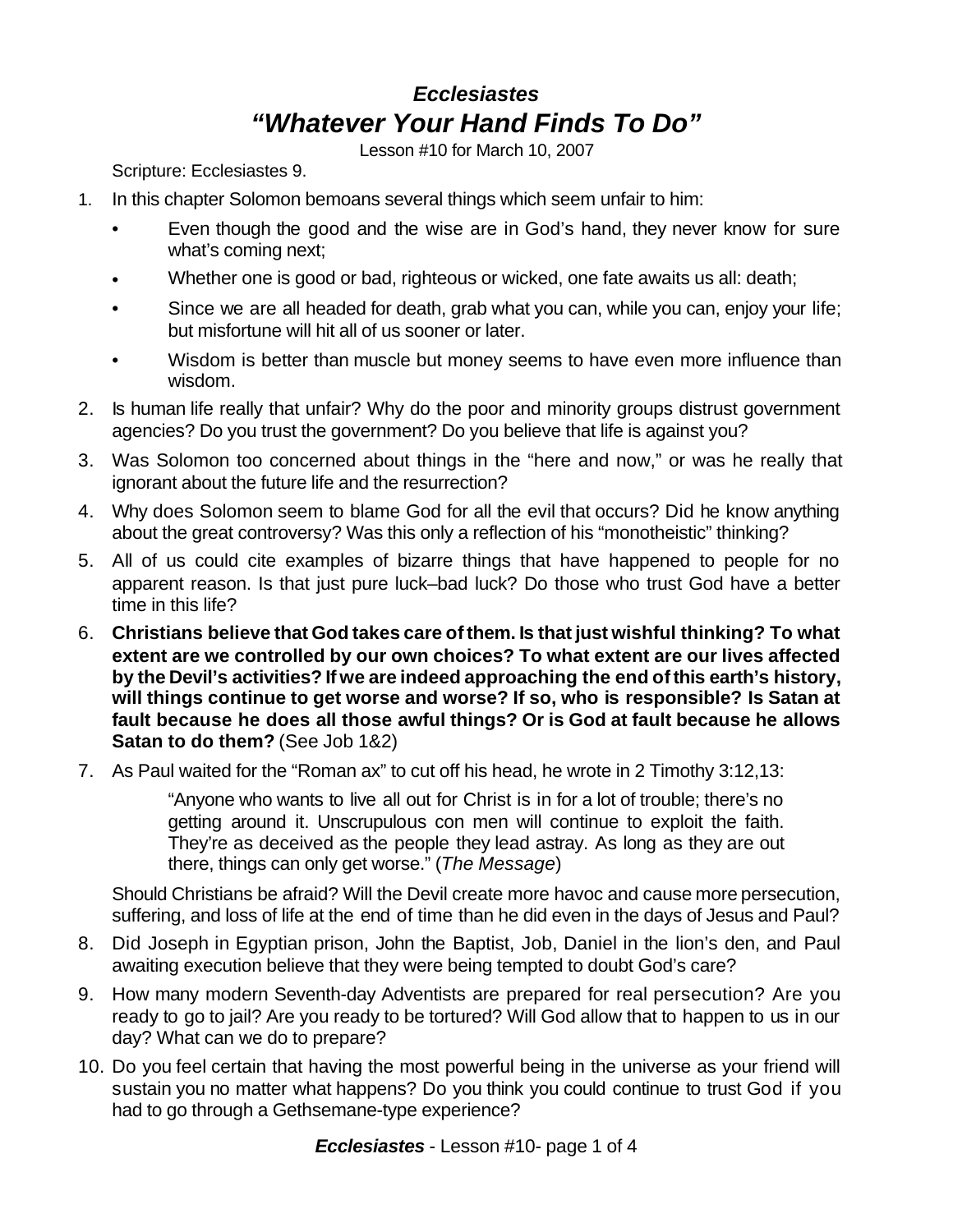- 11. What has God promised us about his care for his people during the finaldays of this earth's history? (Psalms 23; 34:7; 91:4; 1 Peter 4:12-16)
- 12. Read Ecclesiastes 9:2,3:

Anything is possible. It's one fate for everybody–righteous and wicked, good people, bad people, the nice and the nasty, worshipers and non-worshipers, committed and uncommitted. I find this outrageous–the worst thing about living on this earth–that everyone is lumped together in one fate. Is it any wonder that so many people are obsessed with evil? Is it any wonder that people go crazy right and left? Life leads to death. That's it. (*The Message*)

Do you agree with those sentiments? Why was Solomon so obsessed with this issue? One could easily take this passage and assume that God has abandoned us or doesn't care. What do you think the passage is supposed to mean in context? What is Solomon trying to say? If we take the short view of history, Solomon seems to be right. Can Christians survive our world only by taking the long view? Do we need to believe in "pie-in-the-sky, bye-and-bye" in order to survive the everyday problems that we live with now? Elsewhere in the Bible, we are told very clearly that there is be a judgment, (Matthew 25:32-41; Revelation 20:6-15) a resurrection, (John 5:29; Daniel 12:2) and eternal life. (John 3:16)

- 13. **Are you absolutely certain that we each choose our own destiny? How do we do that? Is our character molded primarily by large decisions that we make at certain criticalpoints in our lives or is it molded more by the individual, smaller, day-by-day decisions we make about honesty, fairness, love, and God?**
- 14. The ancient Hebrews believed that God would never let down those who were serving him. And the way that God would bless them was through prosperity and riches. So it was very easy to identify the good people because they were the rich people! Do we believe that in our day? How do we correlate that with the comments by Jesus about the impossibility of a rich man being saved? (Matthew 19:14; Mark 10:25; Luke 18:25)
- 15. **When you face problems in your daily life, do you blame the Devil? God? Chance? Yourself? Does God cooperate with the devil by backing off and allowing the Devil to trouble us? Did God do that with Job?**
- 16. One of the things that seemed to trouble Solomon greatly is the fact that sometimes righteous people suffer what seem to be consequences of wickedness and the wicked seem to reap the rewards of the righteous! He discusses this in several locations! Is this fair? If we cannot identify God's true people by how much money they have, then how do we know who is righteous? Does God give us any clues? (Matthew 7:15-20)
- 17. Are you depressed by the fact that even if you still are alive, you are headed for death? Was Solomon really depressed by the prospect of death, or was he perhaps depressed by the fact that he had spoiled his kingdom?
- 18. Should we fear death? (Hebrews 2:14,15)
- 19. Read Ecclesiastes 9:4-6. To what extent is your attitude toward life molded by your belief or lack of belief in an afterlife? As Seventh-day Adventists we believe that Jesus is coming again soon. We are not like the Sadducees of Jesus' day who believed that there was nothing beyond this life. (Matthew 22:23; Luke 20:27; Acts 23:8) **So let me ask you three questions: Do you wantto die before Jesus comes? Do you wantto live through the plagues? Do you really want to be translated?**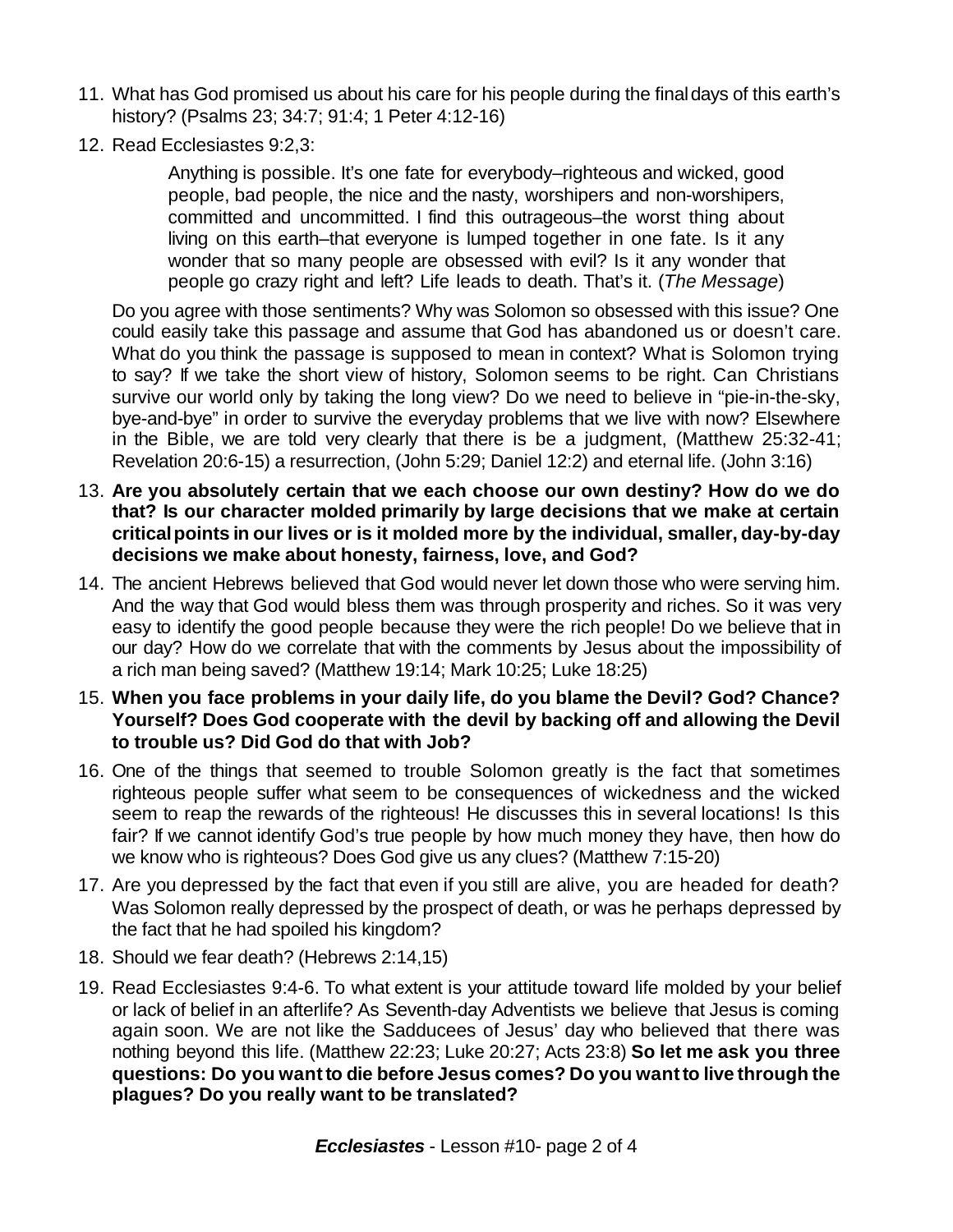20. What is it that gives ultimate meaning to your life? Try to imagine how you would feel if you woke up in the resurrection and discovered that you were at the third coming and you were among the wicked. Can we be certain which resurrection we will arise in? How do you feel about these two thoughts from famous writers of the past:

Here let me die: for to give birth to those

who can but suffer many years and die,

methinks, is merely propagating death,

and multiplying murder. -- Lord Byron

Once a man has realized that death is the end of everything, there is nothing worse than life, either. Leo Tolstoy

- 21. If there is no way that we can avoid death, is life just a prelude to death?
- 22. **Read Ecclesiastes 9:5-10 in several different versions. What point was Solomon trying to make? Was he making a theological statement about the nature of man or just a fatalistic statement about the nature of life?**
- 23. Have you tried to use those verses to convince a non-Christian about the nature of man? What about dealing with those who believe in the immortality of the soul? How would you answer the person who says that those are just the outrageous words of a tired and depressed old king? Solomon said other things which are not strictly true. How do we know these words are true? **Are you planning to take Solomon's advice and grab all the gusto in life that you can because, after all, if Jesus does not come back, you will just die with everyone else?**
- 24. I once saw a birthday card that said, "The mortality rate is the same as it has always been... one per person!"
- 25. Does it seem to you that the people in the world are trying to grab all the gusto they can get all the time? Is that what Las Vegas and Hollywood are all about?
- 26. **On occasion, Christians have debated a serious question: If you suddenly discovered unequivocally thattherewasnothingbeyondthis life,how would it affect your present way of life? Would you continue to live as you are living now? Would you move to Las Vegas? Are you restrained from doing evil in yourlife because you believe that everyone will have to give an account of himself to God? (Romans 14:12)**
- 27. **Are the rewards of living a righteous life only going to be experienced in the future life?**
- 28. Is it obvious to your friends that Christ is the most important factor in your life? Is it obvious to you?
- 29. Remembering the words of Ecclesiastes 9:5,6, is it really true that:

The dead know nothing and get nothing. They're a minus that no one remembers. Their lives, their hates, yes, even their dreams, are long gone. There's not a trace of them left in the affairs of this earth. (*The Message*).

Don't we believe that God will bring the new Jerusalem back to this earth where we will have a home for eternity? Was Solomon completely ignorant of this idea? Where do we get this idea? Is it presented anywhere in the Bible before Revelation 21?

*Ecclesiastes* - Lesson #10- page 3 of 4